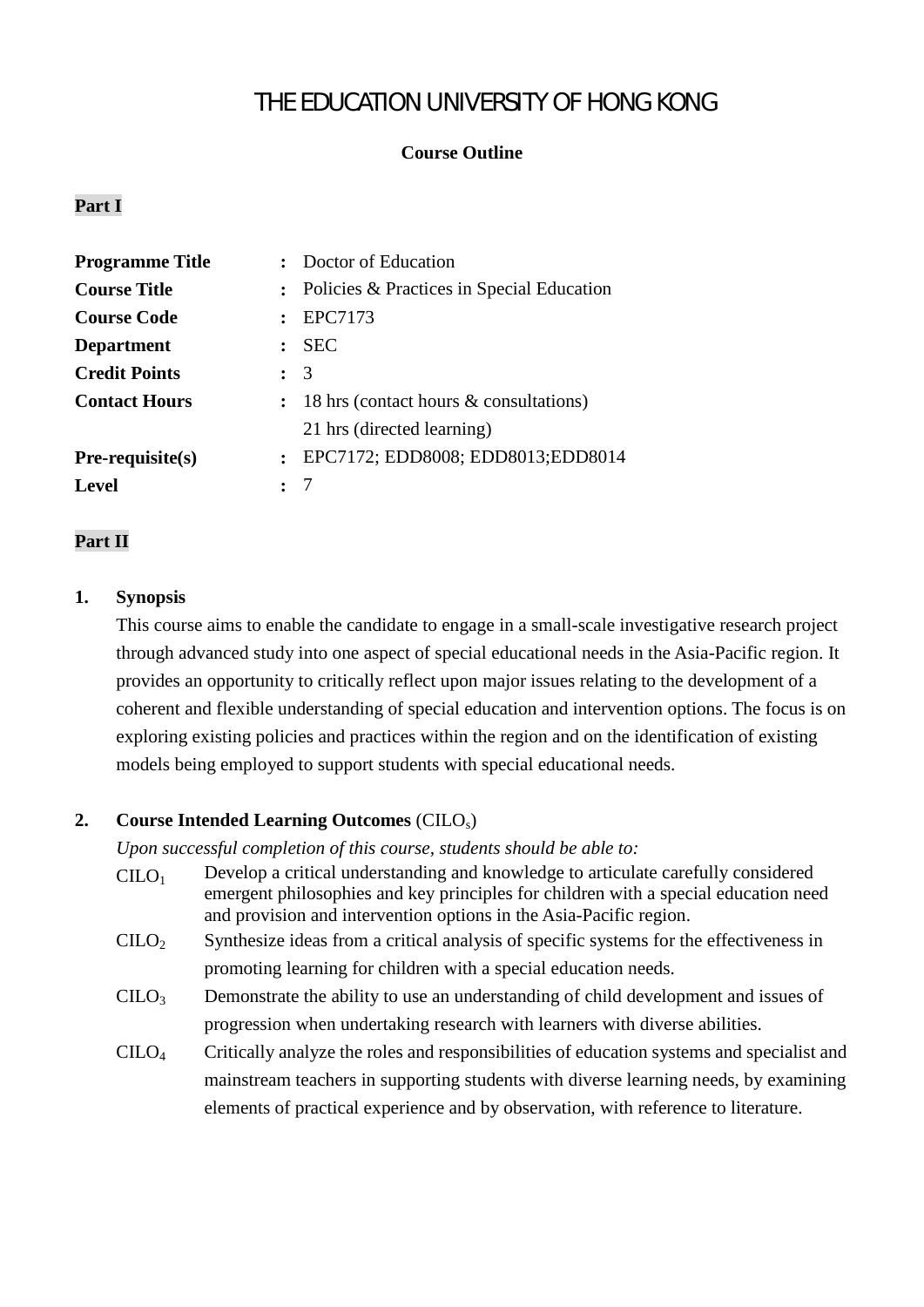# **3. Content, CILOs and Teaching & Learning Activities**

| <b>Course Content</b>                                                                         | <b>CILOs</b>                   | <b>Suggested Teaching</b> |
|-----------------------------------------------------------------------------------------------|--------------------------------|---------------------------|
|                                                                                               |                                | & Learning                |
|                                                                                               |                                | <b>Activities</b>         |
| Problem identification and prioritizing with regard to                                        | C <i>LO</i> <sub>1, 2, 4</sub> | Mini-lecture,             |
| special educational needs and policy development in                                           |                                | discussion,               |
| South East Asia                                                                               |                                | presentation              |
| Policy and legislation regarding students with special                                        | $C L O L 2, 4$                 | Mini-lecture,             |
| needs in the Asia-Pacific region                                                              |                                | discussion,               |
|                                                                                               |                                | presentation              |
| Critical analysis of the factors that drive the social,                                       | $CHLO_{2.4}$                   | Mini-lecture,             |
| political and historical contexts of special educational                                      |                                | discussion,               |
| needs in South East Asia                                                                      |                                | presentation              |
| Child development for diverse learners                                                        | CHO <sub>1,3</sub>             | Mini-lecture,             |
|                                                                                               |                                | discussion,               |
|                                                                                               |                                | presentation              |
| Generation<br>relative<br>of<br>theoretical<br>concepts<br>in                                 | $CLO_{1,2}$                    | Mini-lecture,             |
| methodology, conceptual and analytical framework(s)<br>and epistemology used for the analysis |                                | discussion,               |
|                                                                                               |                                | presentation              |
| Analysis of educational systems in relation to                                                | C <i>LO</i> <sub>1,2,4</sub>   | Mini-lecture,             |
| supporting students with special educational needs                                            |                                | discussion,               |
|                                                                                               |                                | presentation              |

# **4. Assessment**

| <b>Assessment Tasks</b>                                 |                                                       | Weighting $(\% )$ | <b>CILO</b>     |
|---------------------------------------------------------|-------------------------------------------------------|-------------------|-----------------|
| (a)                                                     | Critically review systemic policies, support programs | 100%              | $CLO_{1,2,3,4}$ |
|                                                         | and practices for supporting students in one area of  |                   |                 |
| special education in the Asia-Pacific region. Prepare a |                                                       |                   |                 |
|                                                         | critical analysis paper suitable for publication in a |                   |                 |
|                                                         | refereed journal                                      |                   |                 |
|                                                         | $(summative 3000-4000 words)$                         |                   |                 |

# **5. Required Text(s)**

Nil

# **6. Recommended Readings**

Armstrong, F., & Barton, L. (2007). *Policy, experience and change :Cross-cultural reflections on inclusive education*. Dordrecht, The Netherlands: Springer.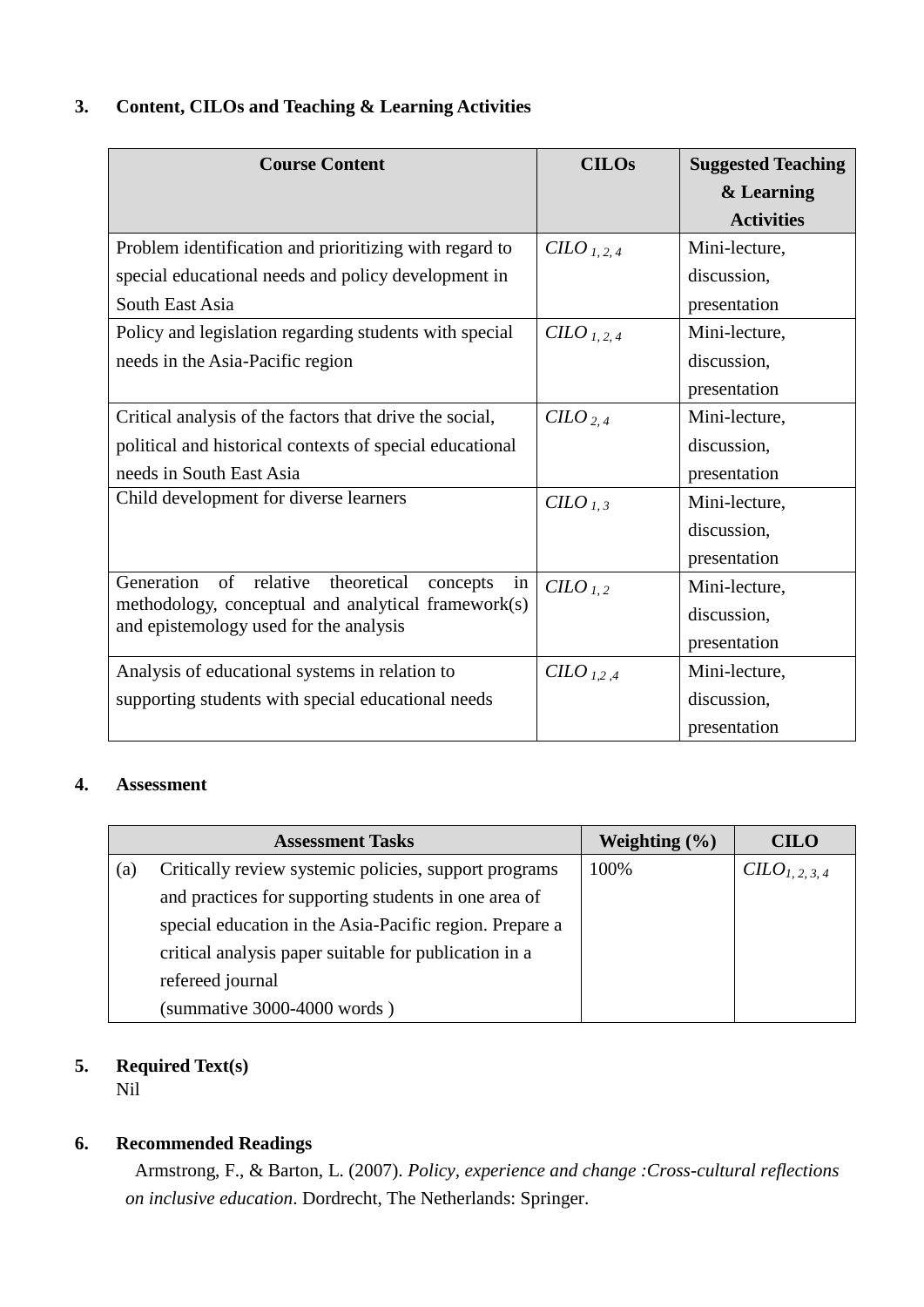- Curriculum Development Council. (1998). *Guide to curriculum for maladjusted children.* Hong Kong: Working Group, Curriculum Development Institute, Education Department.
- Danforth, S., & Gabel, S. L. (2008). *Disability & the politics of education: An international reader*. New York: Peter Lang.
- Education Bureau. (2010). Whole school approach: Integrated education operation guide [全校參 與模式 - 融合教育運作指南] (2nd ed.). Hong Kong: Education Bureau.
- Education Department (1994). *Guidelines on internal assessment for academically low achievers. Junior Secondary level.* Hong Kong: Advisory Inspectorate
- Ikpa, V. W., & McGuire, C. K. (2008). *Policy, leadership, and student achievement: Implications for urban communities*. Charlotte, N.C.: Information Age Pub.
- Itkonen, T. (2009). *The role of special education interest groups in national policy*. Amherst, New York: Cambria Press.
- Friend, M., & Bursuck, W. D. (2006). *Including students with special needs: A practical guide for classroom teachers*. Boston, Mass.; Hong Kong: Pearson/Allyn and Bacon.
- Hammeken, P. A. (2007). *Inclusion: An essential guide for the paraprofessional: A practical reference tool for all paraprofessionals working in inclusive settings* (2nd ed.). Thousand Oaks, Calif.: Corwin Press.
- Hui, M. L. H., Dowson, C. R., & Moont, G. M. (Eds., 2003). I*nclusive education in the new millennium*. Hong Kong: Association for Childhood Education International
- Jorgensen, C. M., Schuh, M. C., & Nisbet, J. (2006). *The inclusion facilitator's guide*. Baltimore, Md.: Paul H. Brookes.
- Lissitz, R. W., & Schafer, W. D. (2009). *Alternate assessments based on alternate achievement standards: Policy, practice, and potential*. Baltimore, Md.: Paul H. Brookes Pub.
- MacIntyre, G. (2008). *Learning disability and social inclusion: A review of current policy and practice*. Edinburgh, Scotland: Dunedin.
- Mellard, D. F., & Johnson, E. (2008). *RTI: A practitioner's guide to implementing response to intervention*. Thousand Oaks, Calif.: Corwin Press.
- Phillipson, S. N. (Ed.). (2007). *Learning diversity in the Chinese classroom: Contexts and practice for students with special needs*. Hong Kong University Press.
- Poon-McBrayer, K. F. (2002). *Meeting special needs in mainstream classrooms*. Hong Kong: Longman.
- Rosenberg, M. S., McLeskey, J., & Westling, D. L. (2011). *Special education for today's teachers: An introduction* (2nd ed.). Upper Saddle River, N.J.; Hong Kong: Pearson Education.